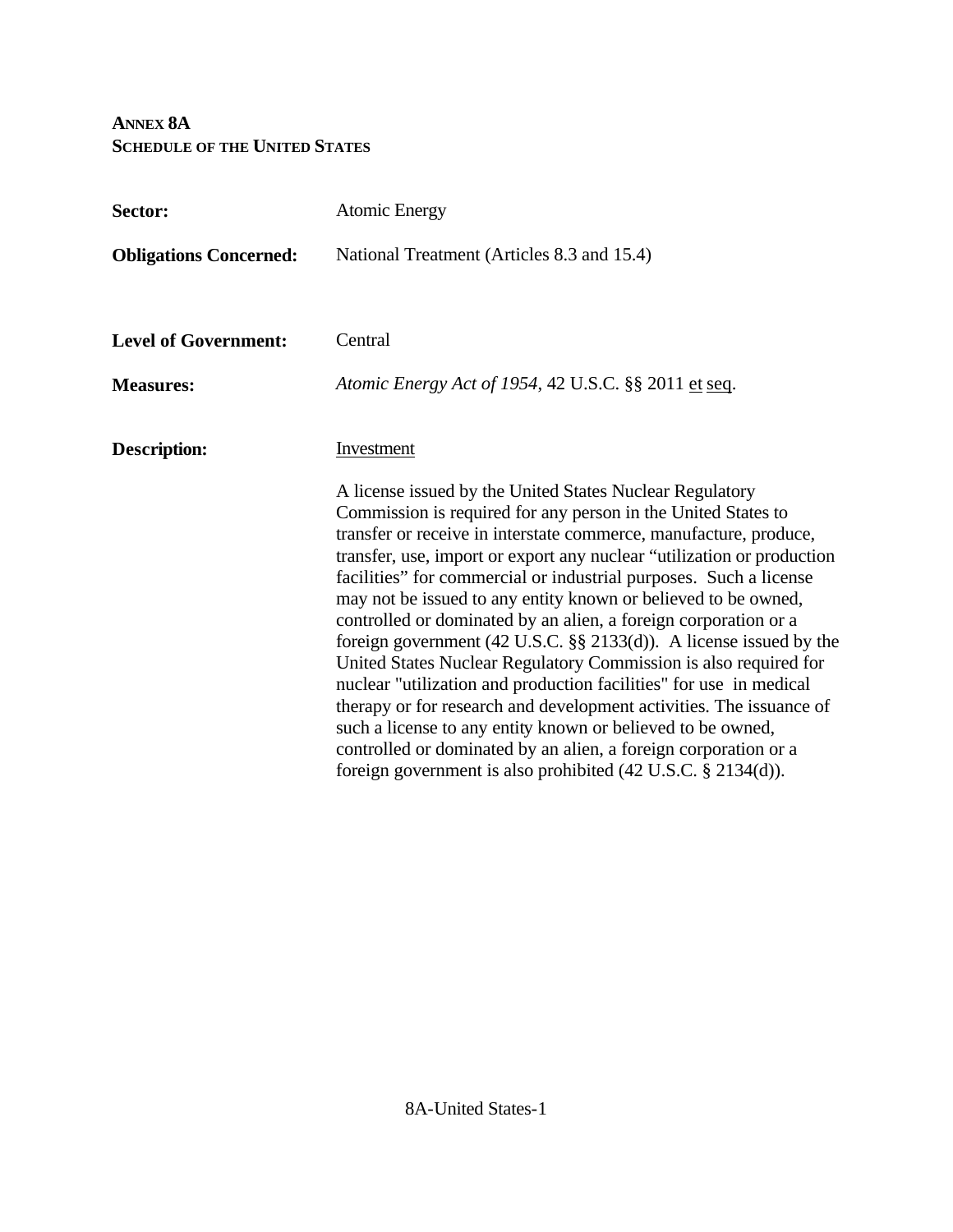| Sector:                       | <b>Business Services</b>                                                                                                                                                                                                                                                                                                                                                                                                                                                                                                                                                    |  |  |
|-------------------------------|-----------------------------------------------------------------------------------------------------------------------------------------------------------------------------------------------------------------------------------------------------------------------------------------------------------------------------------------------------------------------------------------------------------------------------------------------------------------------------------------------------------------------------------------------------------------------------|--|--|
| <b>Obligations Concerned:</b> | National Treatment (Articles 8.3 and 15.4)<br>Local Presence (Article 8.6)                                                                                                                                                                                                                                                                                                                                                                                                                                                                                                  |  |  |
| <b>Level of Government:</b>   | Central                                                                                                                                                                                                                                                                                                                                                                                                                                                                                                                                                                     |  |  |
| <b>Measures:</b>              | <i>Export Trading Company Act of 1982, 15 U.S.C. §§ 4011-4021</i>                                                                                                                                                                                                                                                                                                                                                                                                                                                                                                           |  |  |
|                               | 15 C.F.R. Part 325                                                                                                                                                                                                                                                                                                                                                                                                                                                                                                                                                          |  |  |
| <b>Description:</b>           | <b>Cross-Border Services</b>                                                                                                                                                                                                                                                                                                                                                                                                                                                                                                                                                |  |  |
|                               | Title III of the <i>Export Trading Company Act of 1982</i> authorizes the<br>Secretary of Commerce to issue "certificates of review" with<br>respect to export conduct. The Act provides for the issuance of a<br>certificate of review where the Secretary determines, and the<br>Attorney General concurs, that the export conduct specified in an<br>application will not have the anticompetitive effects proscribed by<br>the Act. A certificate of review limits the liability under federal<br>and state antitrust laws in engaging in the export conduct certified. |  |  |
| persons."                     | Only a "person" as defined by the Act can apply for a certificate of<br>review. "Person" means "an individual who is a resident of the<br>United States; a partnership that is created under and exists pursuant<br>to the laws of any State or of the United States; a State or local<br>government entity; a corporation, whether organized as a profit or<br>nonprofit corporation, that is created under and exists pursuant to<br>the laws of any State or of the United States; or any association or<br>combination, by contract or other arrangement, between such  |  |  |
|                               | A foreign national or enterprise may receive the protection<br>provided by a certificate of review by becoming a "member" of a<br>qualified applicant. The regulations define "member" to mean "an<br>entity (U.S. or foreign) that is seeking protection under the<br>certificate with the applicant. A member may be a partner in a<br>partnership or a joint venture; a shareholder of a corporation; or a<br>participant in an association, cooperative, or other form of profit or<br>nonprofit organization or relationship, by contract or other<br>arrangement."    |  |  |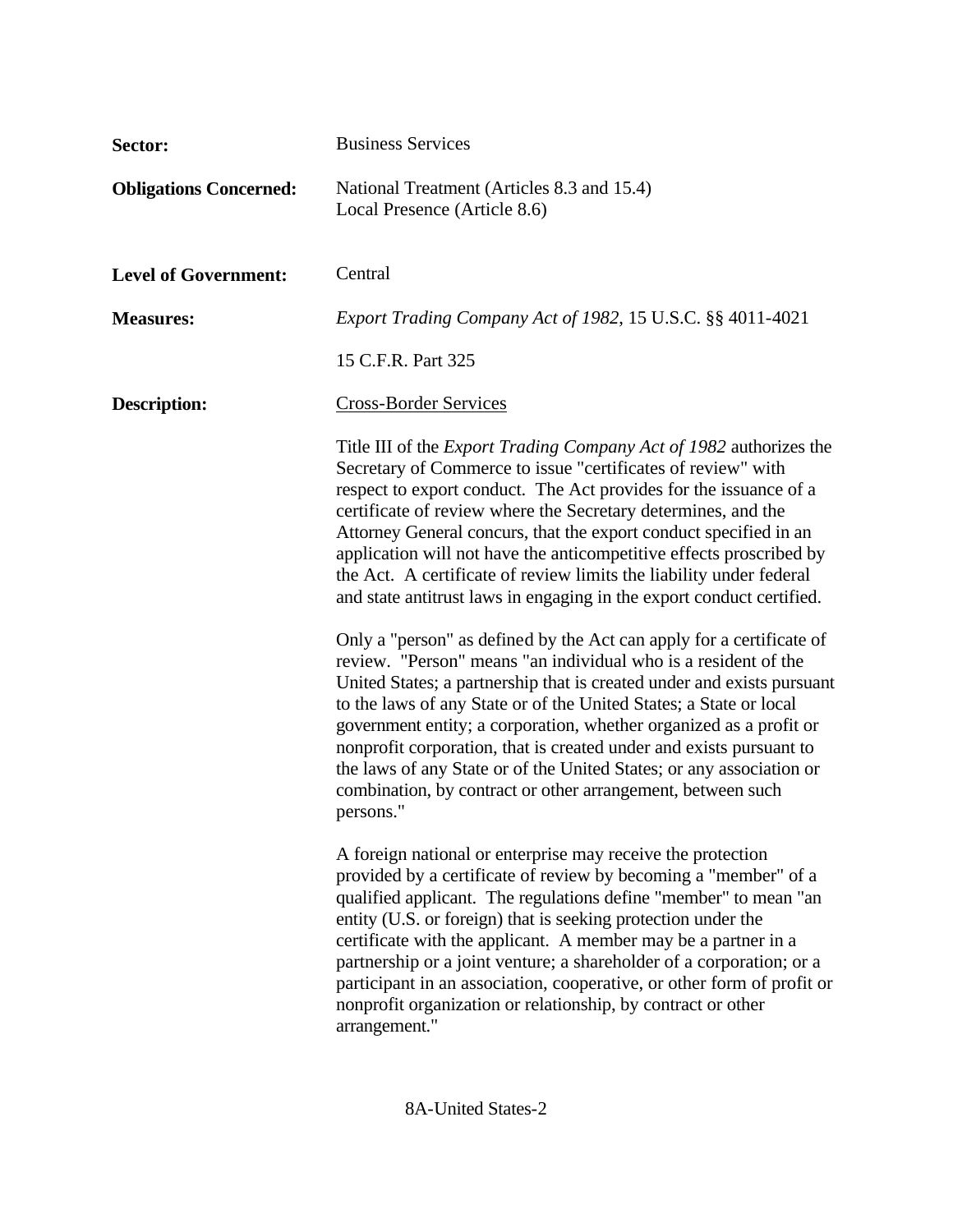| Sector:                       | <b>Business Services</b>                                                                                                                                                                                                                                                                                                                                                                                                         |  |
|-------------------------------|----------------------------------------------------------------------------------------------------------------------------------------------------------------------------------------------------------------------------------------------------------------------------------------------------------------------------------------------------------------------------------------------------------------------------------|--|
| <b>Obligations Concerned:</b> | National Treatment (Articles 8.3 and 15.4)<br>Local Presence (Article 8.6)                                                                                                                                                                                                                                                                                                                                                       |  |
| <b>Level of Government:</b>   | Central                                                                                                                                                                                                                                                                                                                                                                                                                          |  |
| <b>Measures:</b>              | Export Administration Act of 1979, as amended, 50 U.S.C. app.<br>2401-2420.                                                                                                                                                                                                                                                                                                                                                      |  |
|                               | International Emergency Economic Powers Act, 50 U.S.C. 1701-<br>1706.                                                                                                                                                                                                                                                                                                                                                            |  |
|                               | <i>Export Administration Regulations, 15 C.F.R. Parts 730 through</i><br>774.                                                                                                                                                                                                                                                                                                                                                    |  |
|                               |                                                                                                                                                                                                                                                                                                                                                                                                                                  |  |
| <b>Description:</b>           | <b>Cross-Border Services</b>                                                                                                                                                                                                                                                                                                                                                                                                     |  |
|                               | With some limited exceptions, exports and reexports of<br>commodities, software and technology subject to the Export<br>Administration Regulations require a license from the Bureau of<br>Industry and Security, U.S. Department of Commerce (BIS). Certain<br>activities of U.S. persons, wherever located, also require a license<br>from BIS. An application for a license must be made by a person in<br>the United States. |  |
|                               | In addition, release of controlled technology to a foreign national in<br>the United States is deemed to be an export to the home country of<br>the foreign national and requires the same written authorization from<br>BIS as an export from the territory of the United States.                                                                                                                                               |  |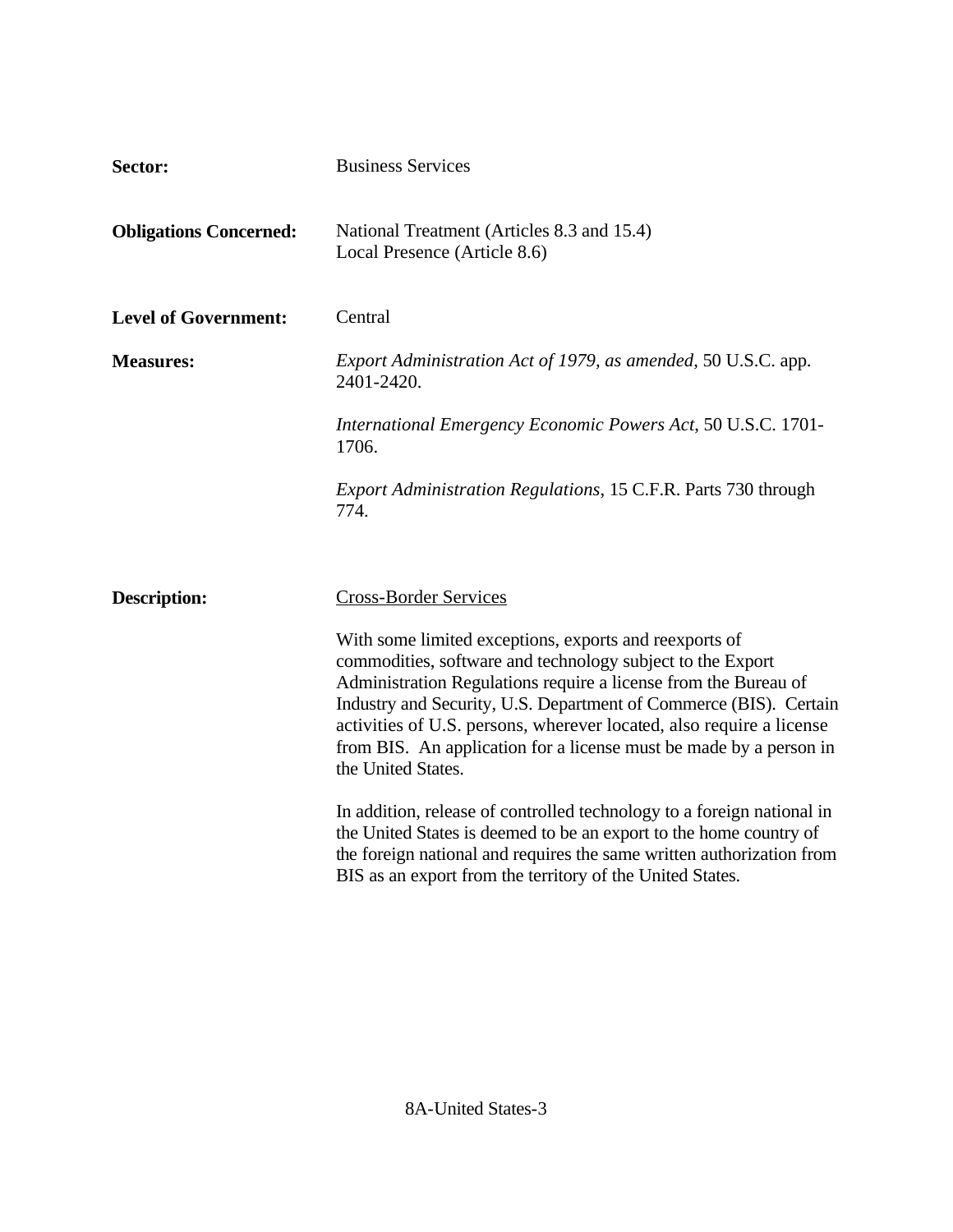| Sector:                       | Mining                                                                                                                                                                                                                                                                                                                                                                                                                                                                                                                                                                                                                                                                                                                                                                                                                                                                                                                                           |  |  |
|-------------------------------|--------------------------------------------------------------------------------------------------------------------------------------------------------------------------------------------------------------------------------------------------------------------------------------------------------------------------------------------------------------------------------------------------------------------------------------------------------------------------------------------------------------------------------------------------------------------------------------------------------------------------------------------------------------------------------------------------------------------------------------------------------------------------------------------------------------------------------------------------------------------------------------------------------------------------------------------------|--|--|
| <b>Obligations Concerned:</b> | National Treatment (Articles 8.3 and 15.4)<br>Most-Favored-Nation Treatment (Articles 8.4 and 15.4)                                                                                                                                                                                                                                                                                                                                                                                                                                                                                                                                                                                                                                                                                                                                                                                                                                              |  |  |
| <b>Level of Government:</b>   | Central                                                                                                                                                                                                                                                                                                                                                                                                                                                                                                                                                                                                                                                                                                                                                                                                                                                                                                                                          |  |  |
| <b>Measures:</b>              | Mineral Lands Leasing Act of 1920, 30 U.S.C. Chapter 3A                                                                                                                                                                                                                                                                                                                                                                                                                                                                                                                                                                                                                                                                                                                                                                                                                                                                                          |  |  |
|                               | 10 U.S.C. § 7435                                                                                                                                                                                                                                                                                                                                                                                                                                                                                                                                                                                                                                                                                                                                                                                                                                                                                                                                 |  |  |
|                               |                                                                                                                                                                                                                                                                                                                                                                                                                                                                                                                                                                                                                                                                                                                                                                                                                                                                                                                                                  |  |  |
| <b>Description:</b>           | Investment                                                                                                                                                                                                                                                                                                                                                                                                                                                                                                                                                                                                                                                                                                                                                                                                                                                                                                                                       |  |  |
|                               | Under the Mineral Lands Leasing Act of 1920, aliens and foreign<br>corporations may not acquire rights-of-way for oil or gas pipelines,<br>or pipelines carrying products refined from oil and gas, across on-<br>shore federal lands or acquire leases or interests in certain minerals<br>on on-shore federal lands, such as coal or oil. Non-U.S. citizens<br>may own a 100 percent interest in a domestic corporation that<br>acquires a right-of-way for oil or gas pipelines across on-shore<br>federal lands, or that acquires a lease to develop mineral resources<br>on on-shore federal lands, unless the foreign investor's home<br>country denies similar or like privileges for the mineral or access in<br>question to U.S. citizens or corporations, as compared with the<br>privileges it accords to its own citizens or corporations or to the<br>citizens or corporations of other countries (30 U.S.C. §§ 181,<br>$185(a)$ ). |  |  |
|                               | Nationalization is not considered to be denial of similar or like<br>privileges.                                                                                                                                                                                                                                                                                                                                                                                                                                                                                                                                                                                                                                                                                                                                                                                                                                                                 |  |  |
|                               | Foreign citizens, or corporations controlled by them, are restricted<br>from obtaining access to federal leases on Naval Petroleum<br>Reserves if the laws, customs or regulations of their country deny<br>the privilege of leasing public lands to citizens or corporations of<br>the United States (10 U.S.C. § 7435).                                                                                                                                                                                                                                                                                                                                                                                                                                                                                                                                                                                                                        |  |  |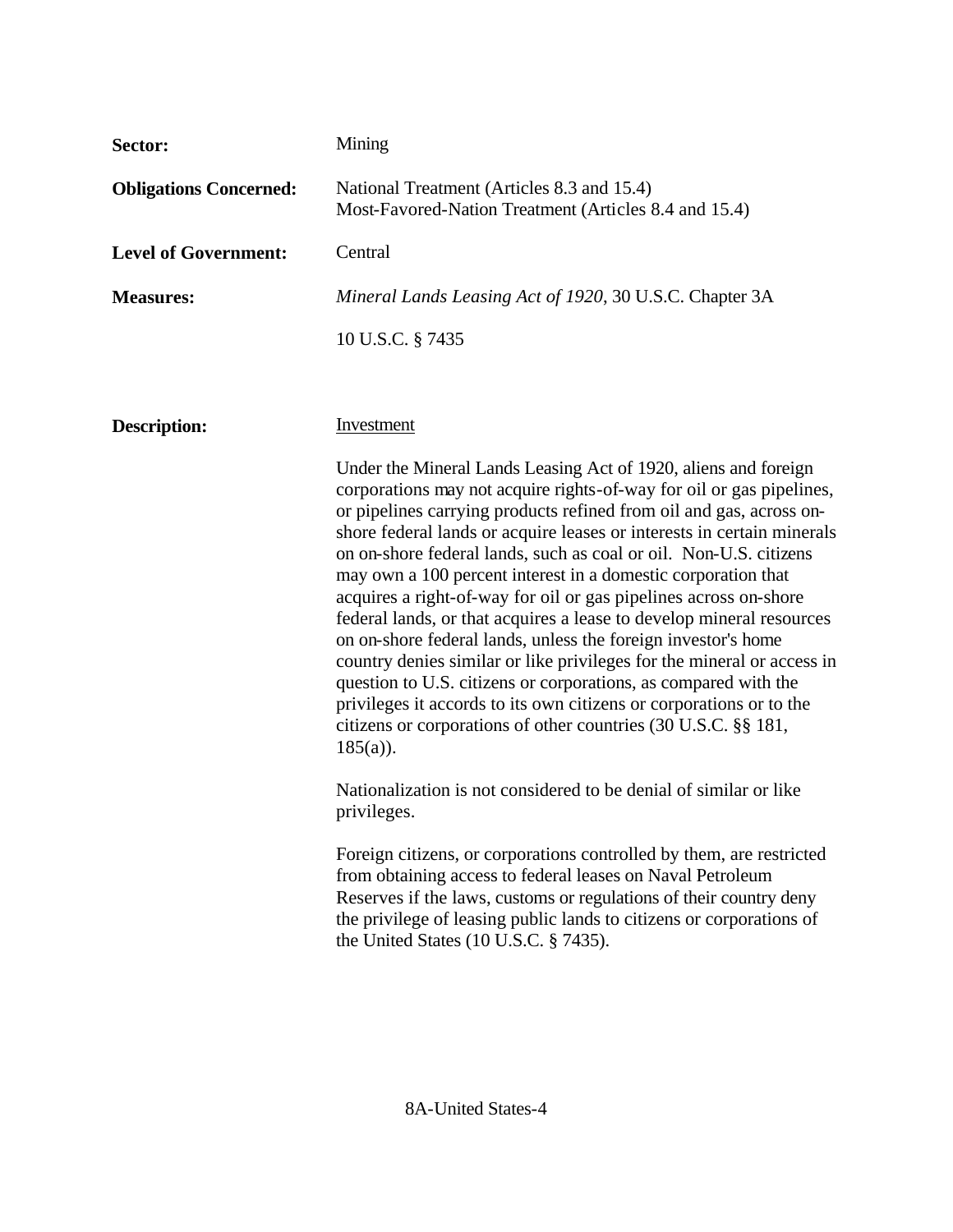| Sector:                       | All Sectors                                                                                                                                                                          |
|-------------------------------|--------------------------------------------------------------------------------------------------------------------------------------------------------------------------------------|
| <b>Obligations Concerned:</b> | National Treatment (Articles 8.3 and 15.4)<br>Most-Favored-Nation Treatment (Articles 8.4 and 15.4)                                                                                  |
| <b>Level of Government:</b>   | Central                                                                                                                                                                              |
| <b>Measures:</b>              | 22 U.S.C. §§ 2194 and 2198(c)                                                                                                                                                        |
| Description:                  | Investment                                                                                                                                                                           |
|                               | The Overseas Private Investment Corporation insurance and loan<br>guarantees are not available to certain aliens, foreign enterprises or<br>foreign-controlled domestic enterprises. |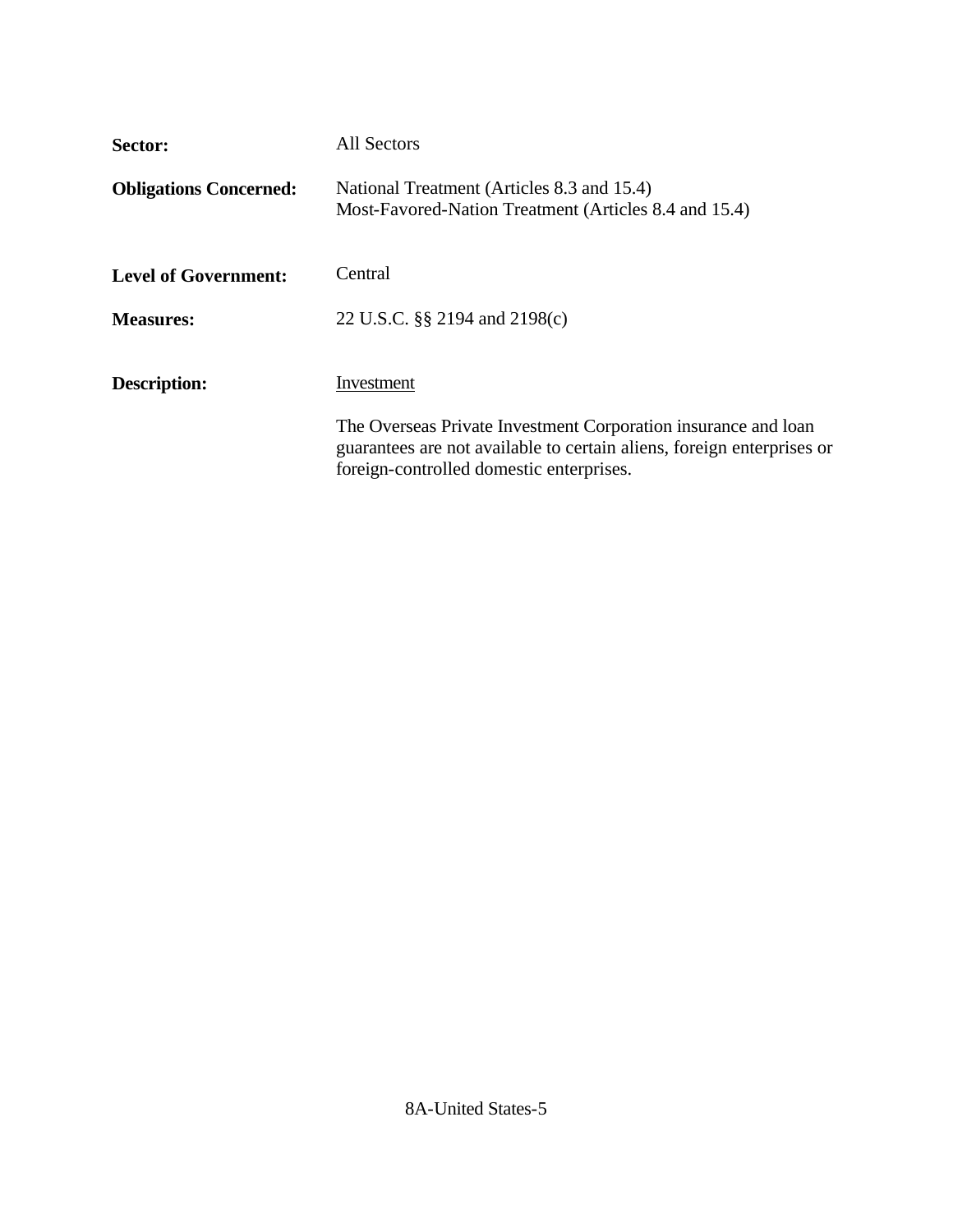| Sector:                       | Air Transportation                                                                                                                                                                                                                                                                                                                                                                                                                                                                                                                                      |  |  |
|-------------------------------|---------------------------------------------------------------------------------------------------------------------------------------------------------------------------------------------------------------------------------------------------------------------------------------------------------------------------------------------------------------------------------------------------------------------------------------------------------------------------------------------------------------------------------------------------------|--|--|
| <b>Obligations Concerned:</b> | National Treatment (Articles 8.3 and 15.4)<br>Most-Favored-Nation Treatment (Articles 8.4 and 15.4)<br>Senior Management and Boards of Directors (Article 15.9)                                                                                                                                                                                                                                                                                                                                                                                         |  |  |
| <b>Level of Government:</b>   | Central                                                                                                                                                                                                                                                                                                                                                                                                                                                                                                                                                 |  |  |
| <b>Measures:</b>              | 49 U.S.C. Subtitle VII, Aviation Programs<br>14 C.F. R. Part 297 (foreign air freight forwarders); 14 C.F.R. Part<br>380, Subpart E (registration of foreign (passenger) charter operators                                                                                                                                                                                                                                                                                                                                                              |  |  |
| <b>Description:</b>           | <b>Investment</b>                                                                                                                                                                                                                                                                                                                                                                                                                                                                                                                                       |  |  |
|                               | Only air carriers that are "citizens of the United States" may operate<br>aircraft in domestic air service (cabotage) and may provide<br>international scheduled and non-scheduled air service as U.S. air<br>carriers.                                                                                                                                                                                                                                                                                                                                 |  |  |
|                               | U.S. citizens also have blanket authority to engage in indirect air<br>transportation activities (air freight forwarding and passenger<br>charter activities other than as actual operators of the aircraft). In<br>order to conduct such activities, non-U.S. citizens must obtain<br>authority from the Department of Transportation. Applications for<br>such authority may be rejected for reasons relating to the failure of<br>effective reciprocity, or if the Department of Transportation finds<br>that it is in the public interest to do so. |  |  |
|                               | Under 49 U.S.C. § 40102(15), a "citizen of the United States"<br>means:                                                                                                                                                                                                                                                                                                                                                                                                                                                                                 |  |  |
|                               | an individual who is a U.S. citizen;<br>(a)                                                                                                                                                                                                                                                                                                                                                                                                                                                                                                             |  |  |
|                               | a partnership in which each member is a U.S. citizen; or<br>(b)                                                                                                                                                                                                                                                                                                                                                                                                                                                                                         |  |  |
|                               | a U.S. corporation of which the president and at least two-<br>(c)<br>thirds of the board of directors and other managing officers<br>are U.S. citizens, and at least 75 percent of the voting<br>interest in the corporation is owned or controlled by U.S.<br>citizens.                                                                                                                                                                                                                                                                               |  |  |
|                               | In addition, this statutory requirement has historically been<br>interpreted by the Department of Transportation (and the Civil                                                                                                                                                                                                                                                                                                                                                                                                                         |  |  |

8A-United States-6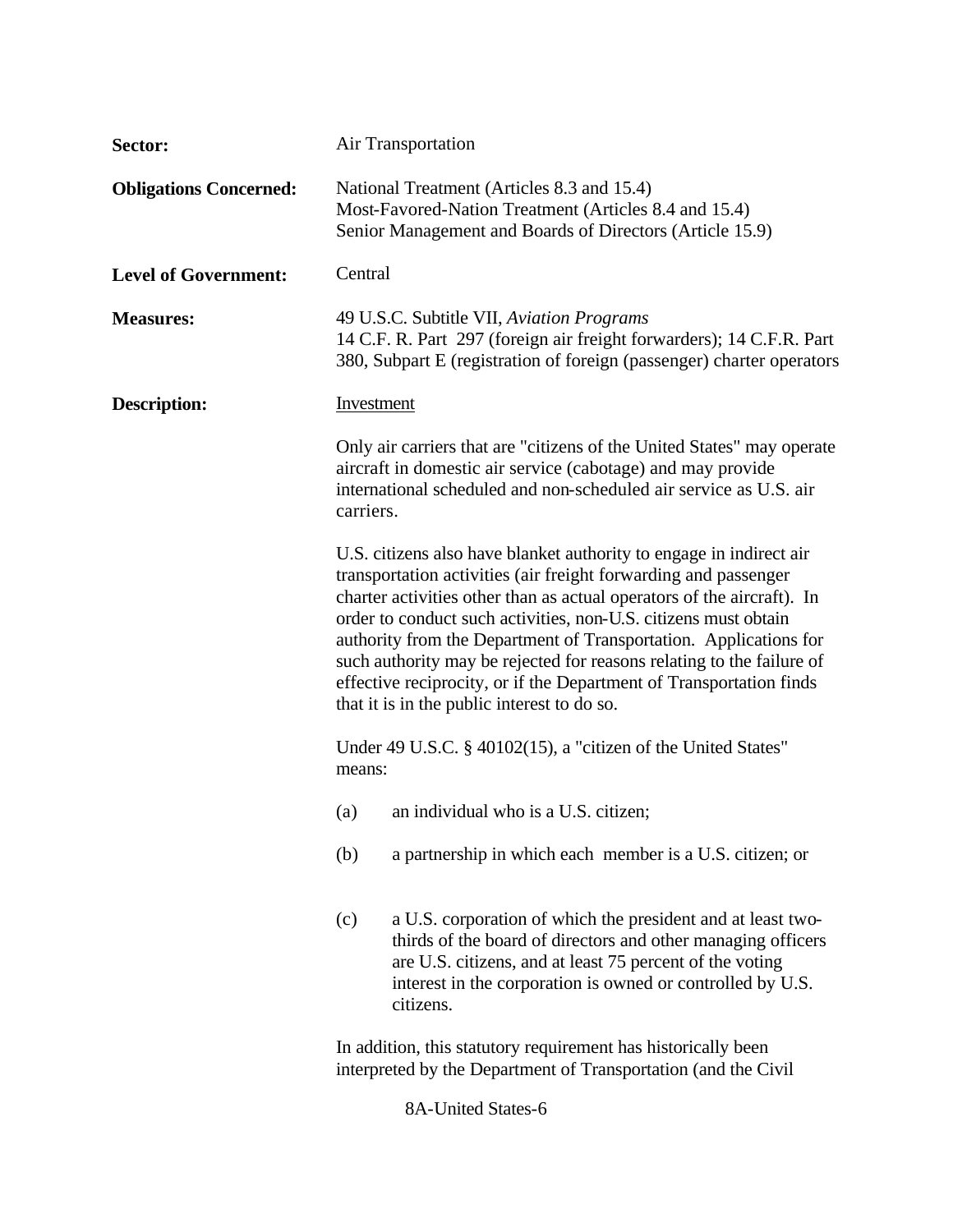Aeronautics Board before it) to require that an air carrier in fact be under the actual control of U.S. citizens. The Department of Transportation makes this determination on a case-by-case basis, and has provided guidance as to certain lines of demarcation. For example, total foreign equity investment of up to 49 percent (with a maximum of 25 percent being voting stock), by itself, is not construed as indicative of foreign control. See Department of Transportation Order 91-1-41, January 23, 1991.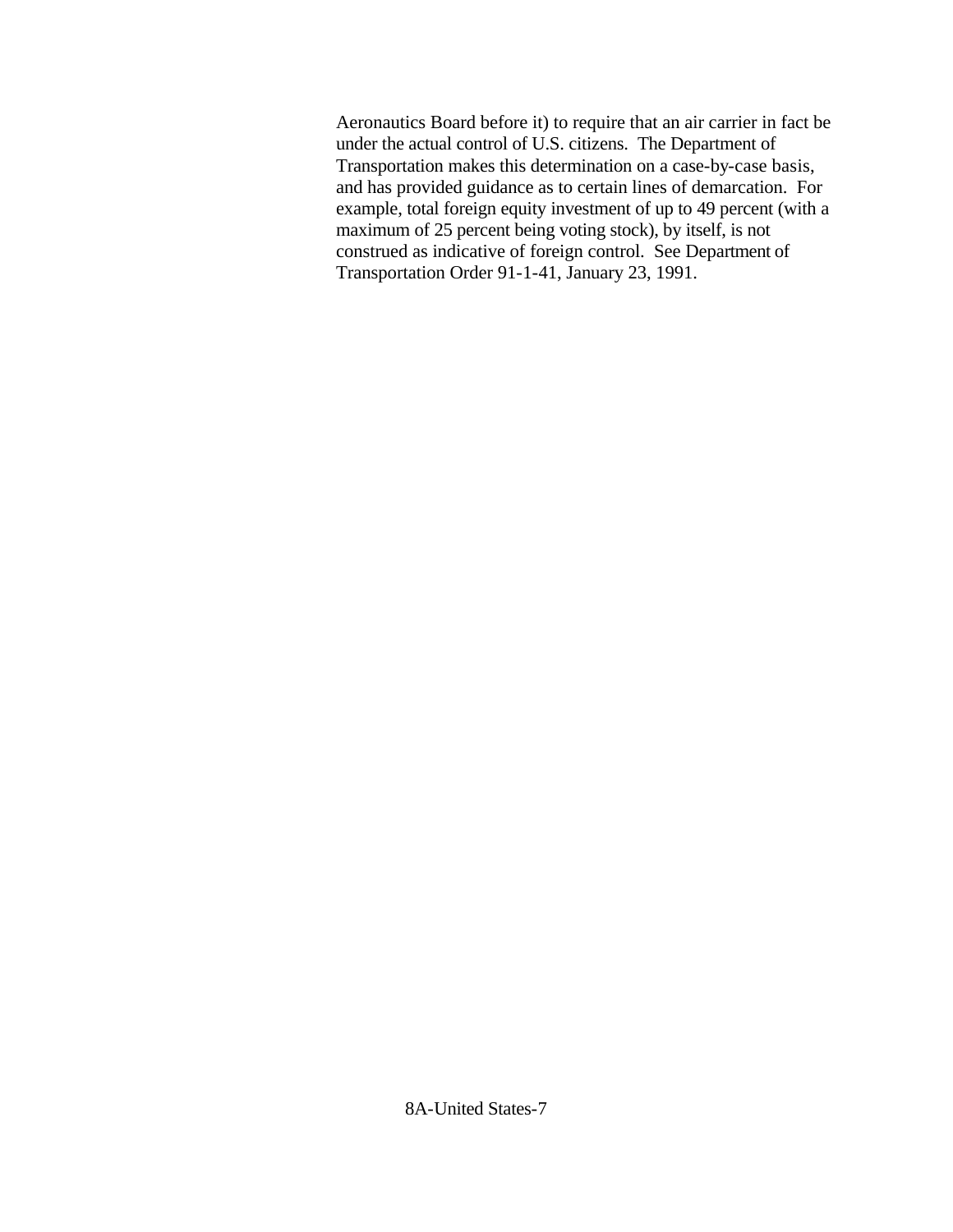| Sector:                       | <b>Air Transportation</b>                                                                                                                                                                                                                                                                                                                                                                                                                                                             |  |  |  |
|-------------------------------|---------------------------------------------------------------------------------------------------------------------------------------------------------------------------------------------------------------------------------------------------------------------------------------------------------------------------------------------------------------------------------------------------------------------------------------------------------------------------------------|--|--|--|
| <b>Obligations Concerned:</b> | National Treatment (Articles 8.3 and 15.4)<br>Most-Favored-Nation Treatment (Articles 8.4 and 15.4)<br>Local Presence (Article 8.6)<br>Senior Management and Boards of Directors (Article 5.9)                                                                                                                                                                                                                                                                                        |  |  |  |
| <b>Level of Government:</b>   | Central                                                                                                                                                                                                                                                                                                                                                                                                                                                                               |  |  |  |
| <b>Measures:</b>              | 49 U.S.C., Subtitle VII, Aviation Programs<br>49 U.S.C. § 41703                                                                                                                                                                                                                                                                                                                                                                                                                       |  |  |  |
|                               | 14 C.F.R. Part 375                                                                                                                                                                                                                                                                                                                                                                                                                                                                    |  |  |  |
|                               |                                                                                                                                                                                                                                                                                                                                                                                                                                                                                       |  |  |  |
|                               | As qualified by paragraph 2 of the <b>Description</b> element                                                                                                                                                                                                                                                                                                                                                                                                                         |  |  |  |
| <b>Description:</b>           | <b>Cross-Border Services</b>                                                                                                                                                                                                                                                                                                                                                                                                                                                          |  |  |  |
|                               | Authorization from the Department of Transportation is<br>1.<br>required for the provision of specialty air services in the territory of<br>the United States.*                                                                                                                                                                                                                                                                                                                       |  |  |  |
|                               | Investment                                                                                                                                                                                                                                                                                                                                                                                                                                                                            |  |  |  |
|                               | "Foreign civil aircraft" require authority from the<br>2.<br>Department of Transportation to conduct specialty air services in<br>the territory of the United States. "Foreign civil aircraft" are<br>aircraft of foreign registry or aircraft of U.S. registry that are<br>owned, controlled or operated by persons who are not citizens or<br>permanent residents of the United States (14 C.F.R. § 375.1). Under<br>49 U.S.C. § 40102(15), a "citizen of the United States" means: |  |  |  |
|                               | an individual who is a U.S. citizen;<br>(a)                                                                                                                                                                                                                                                                                                                                                                                                                                           |  |  |  |
|                               | a partnership in which each member is a U.S. citizen; or<br>(b)                                                                                                                                                                                                                                                                                                                                                                                                                       |  |  |  |
|                               | a U.S. corporation of which the president and at least two-<br>(c)<br>thirds of the board of directors and other managing officers<br>are U.S. citizens, and at least seventy-five percent of the<br>voting interest in the corporation is owned or controlled by<br>U.S. citizens.                                                                                                                                                                                                   |  |  |  |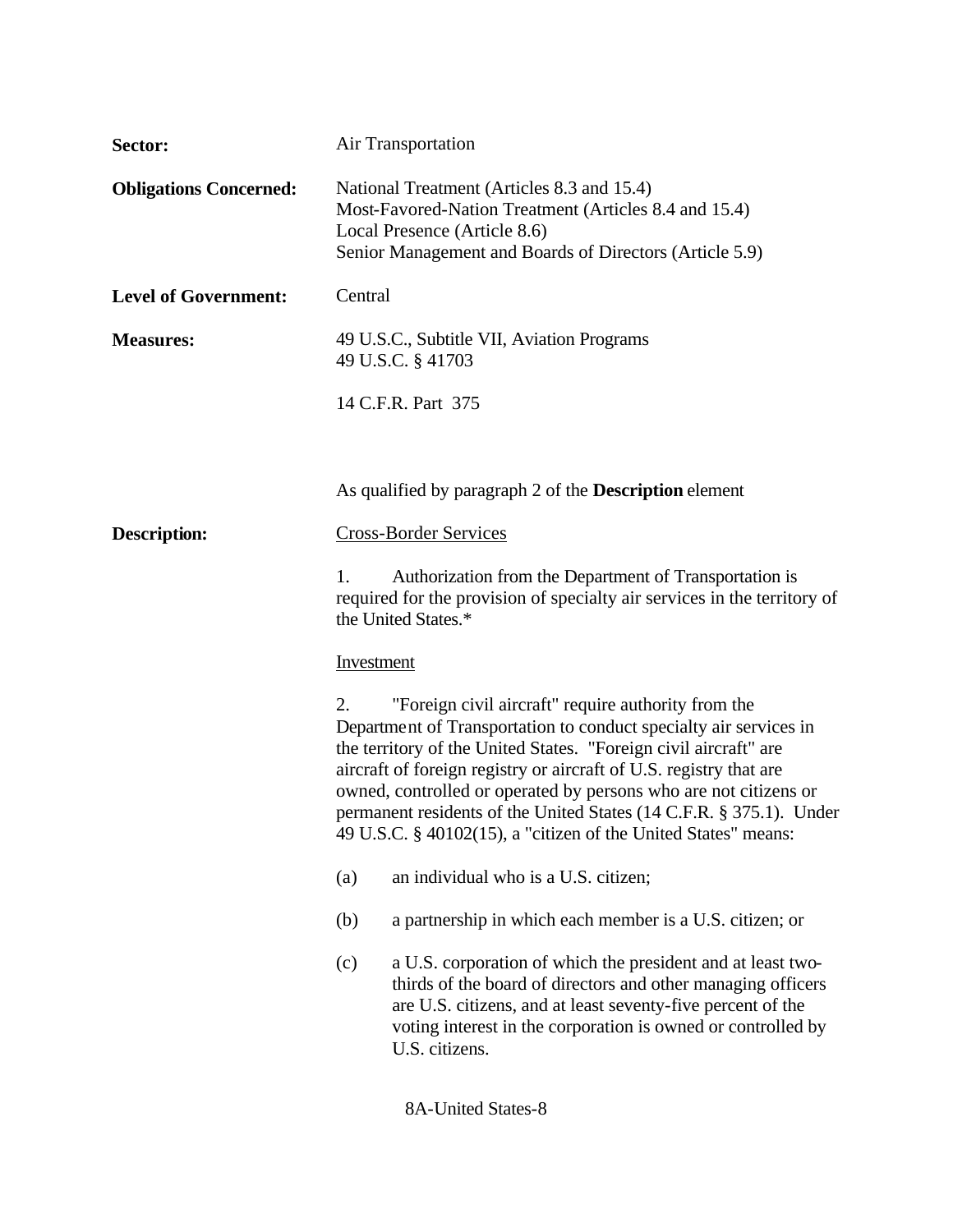In addition, this statutory requirement has historically been interpreted by the Department of Transportation (and the Civil Aeronautics Board before it) to require that an air carrier in fact be under the actual control of U.S. citizens. The Department of Transportation makes this determination on a case-by-case basis, and has provided guidance as to certain lines of demarcation. For example, total foreign equity investment of up to 49 percent (with a maximum of 25 percent being voting stock), by itself, is not construed as indicative of foreign control. See Department of Transportation Order 91-1-41, January 23, 1991.

\* A person of Singapore will be able to to obtain such an authorization given Singapore's acceptance of the definition of specialty air in the Cross-Border Services Chapter.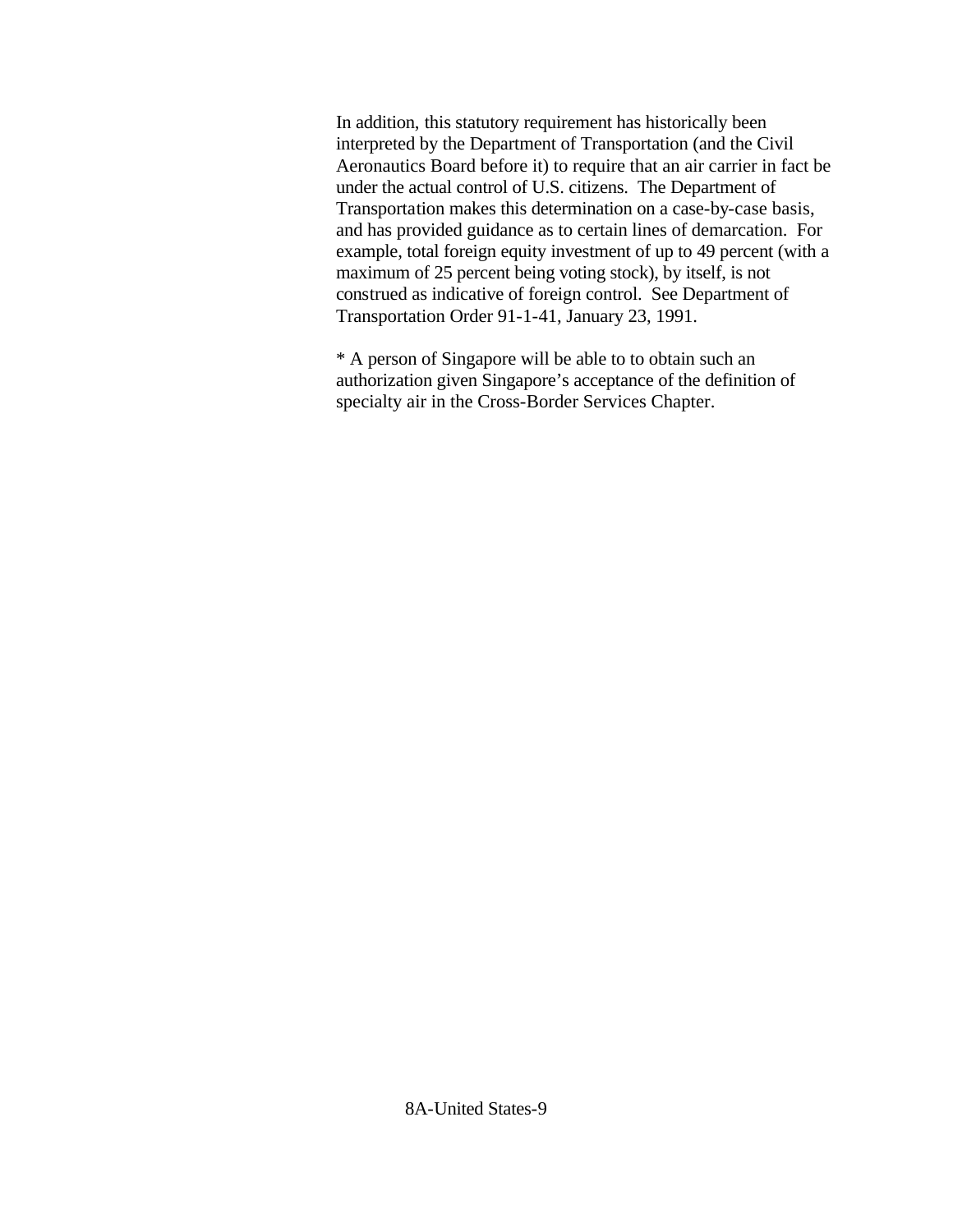| Sector:                       | <b>Transportation Services - Customs Brokers</b>                                                                                                                                                                                                                                                                                                                                                                          |  |
|-------------------------------|---------------------------------------------------------------------------------------------------------------------------------------------------------------------------------------------------------------------------------------------------------------------------------------------------------------------------------------------------------------------------------------------------------------------------|--|
| <b>Obligations Concerned:</b> | National Treatment (Articles 8.3 and 15.4)<br>Local Presence (Article 8.6)                                                                                                                                                                                                                                                                                                                                                |  |
| <b>Level of Government:</b>   | Central                                                                                                                                                                                                                                                                                                                                                                                                                   |  |
| <b>Measures:</b>              | 19 U.S.C. § 1641(b)                                                                                                                                                                                                                                                                                                                                                                                                       |  |
| <b>Description:</b>           | <b>Cross-Border Services and Investment</b>                                                                                                                                                                                                                                                                                                                                                                               |  |
|                               | A customs broker's license is required to conduct customs business<br>on behalf of another person. Only U.S. citizens may obtain such a<br>license. A corporation, association or partnership established<br>under the law of any state may receive a customs broker's license if<br>at least one officer of the corporation or association, or one member<br>of the partnership, holds a valid customs broker's license. |  |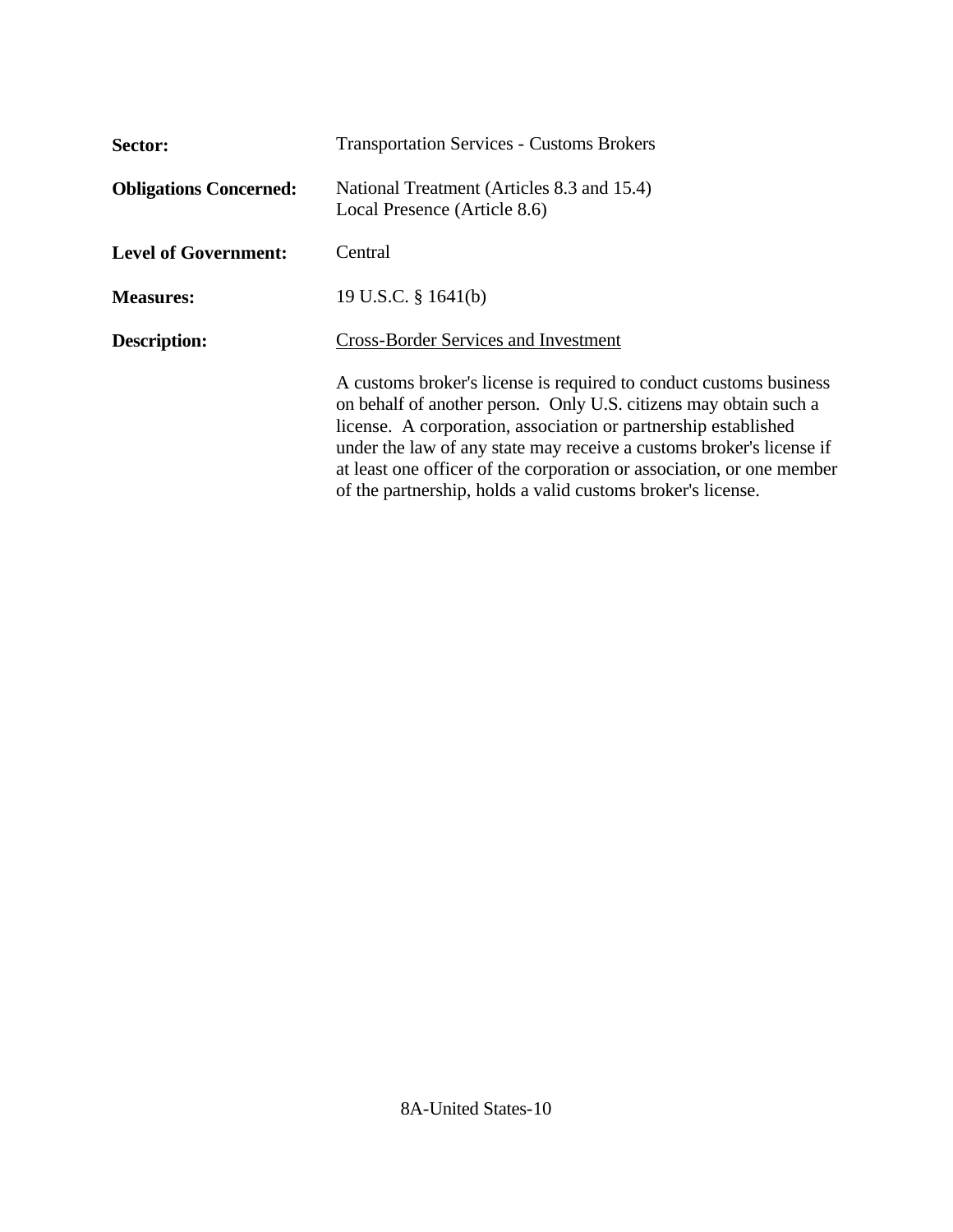| Sector:                       | All Sectors                                                                                                                                                                                                                                                                                                                                |  |
|-------------------------------|--------------------------------------------------------------------------------------------------------------------------------------------------------------------------------------------------------------------------------------------------------------------------------------------------------------------------------------------|--|
| <b>Obligations Concerned:</b> | National Treatment (Articles 8.3 and 15.4)<br>Most-Favored-Nation Treatment (Articles 8.4 and 15.4)                                                                                                                                                                                                                                        |  |
| <b>Level of Government:</b>   | Central                                                                                                                                                                                                                                                                                                                                    |  |
| <b>Measures:</b>              | Securities Act of 1933, 15 U.S.C. §§ 77C(b), 77f, 77g, 77h, 77j and<br>77s(a)                                                                                                                                                                                                                                                              |  |
|                               | 17 C.F.R. §§ 230.251 and 230.405                                                                                                                                                                                                                                                                                                           |  |
|                               | Securities Exchange Act of 1934, 15 U.S.C. §§ 781, 78m, 78o(d)<br>and $78w(a)$                                                                                                                                                                                                                                                             |  |
|                               | 17 C.F.R. § 240.12b-2                                                                                                                                                                                                                                                                                                                      |  |
| <b>Description:</b>           | Investment                                                                                                                                                                                                                                                                                                                                 |  |
|                               | Foreign firms, except for certain Canadian issuers, may not use the<br>small business registration forms under the Securities Act of 1933<br>to register public offerings of securities or the small business<br>registration forms under the Securities Exchange Act of 1934 to<br>register a class of securities or file annual reports. |  |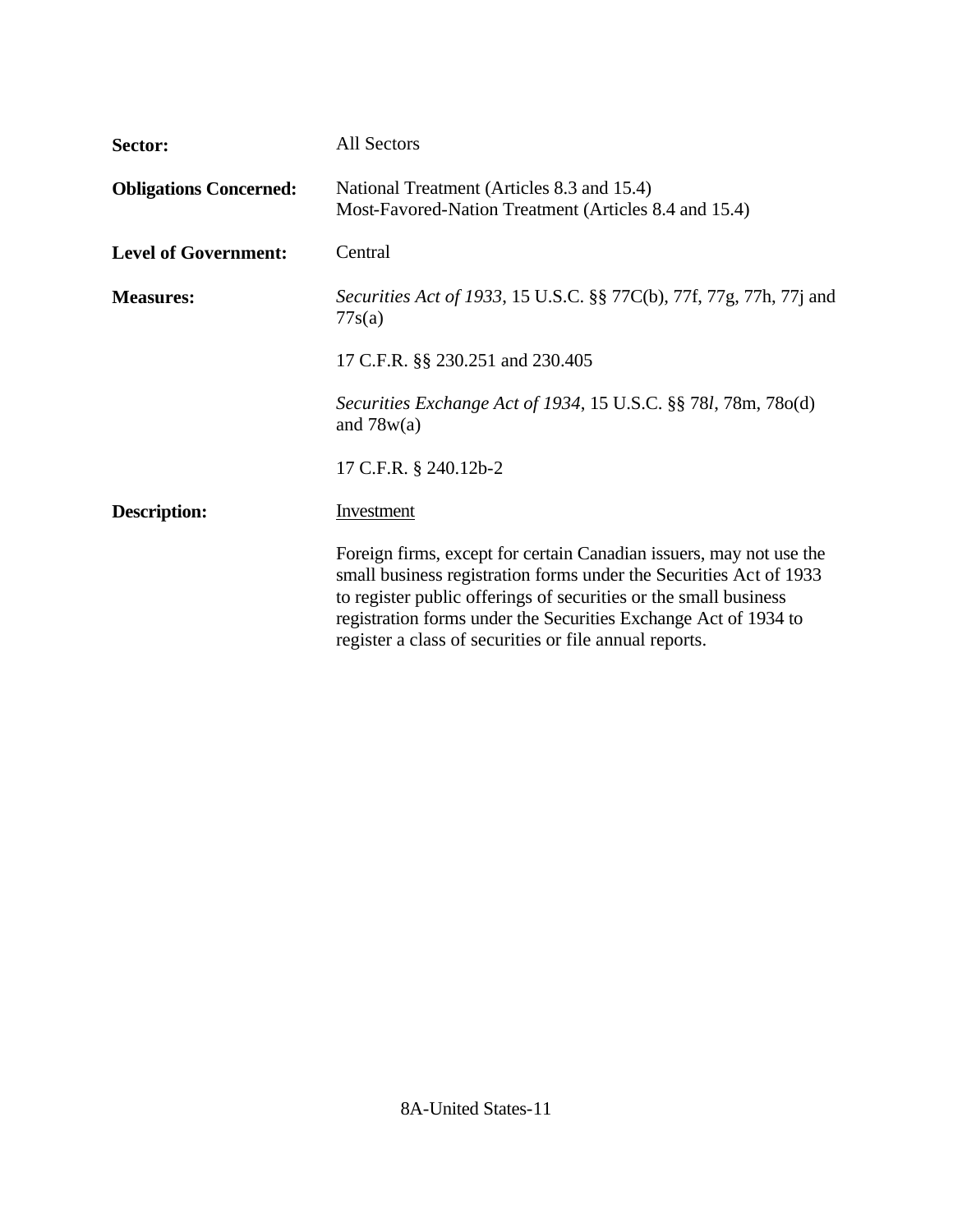| Sector:                       | Communications - Radiocommunications                                                                                                                                                                                                         |  |  |
|-------------------------------|----------------------------------------------------------------------------------------------------------------------------------------------------------------------------------------------------------------------------------------------|--|--|
| <b>Obligations Concerned:</b> | National Treatment (Articles 8.3 and 15.4)                                                                                                                                                                                                   |  |  |
| <b>Level of Government:</b>   | Central                                                                                                                                                                                                                                      |  |  |
| <b>Measures:</b>              | 47 U.S.C. § 310<br>Foreign Participation Order 12 FCC Red 23841 (1997)                                                                                                                                                                       |  |  |
| <b>Description:</b>           | Investment                                                                                                                                                                                                                                   |  |  |
|                               | The United States reserves the right to restrict ownership of radio<br>licenses in accordance with the above statutory and regulatory<br>provisions. Radiocommunications consists of all communications<br>by radio, including broadcasting. |  |  |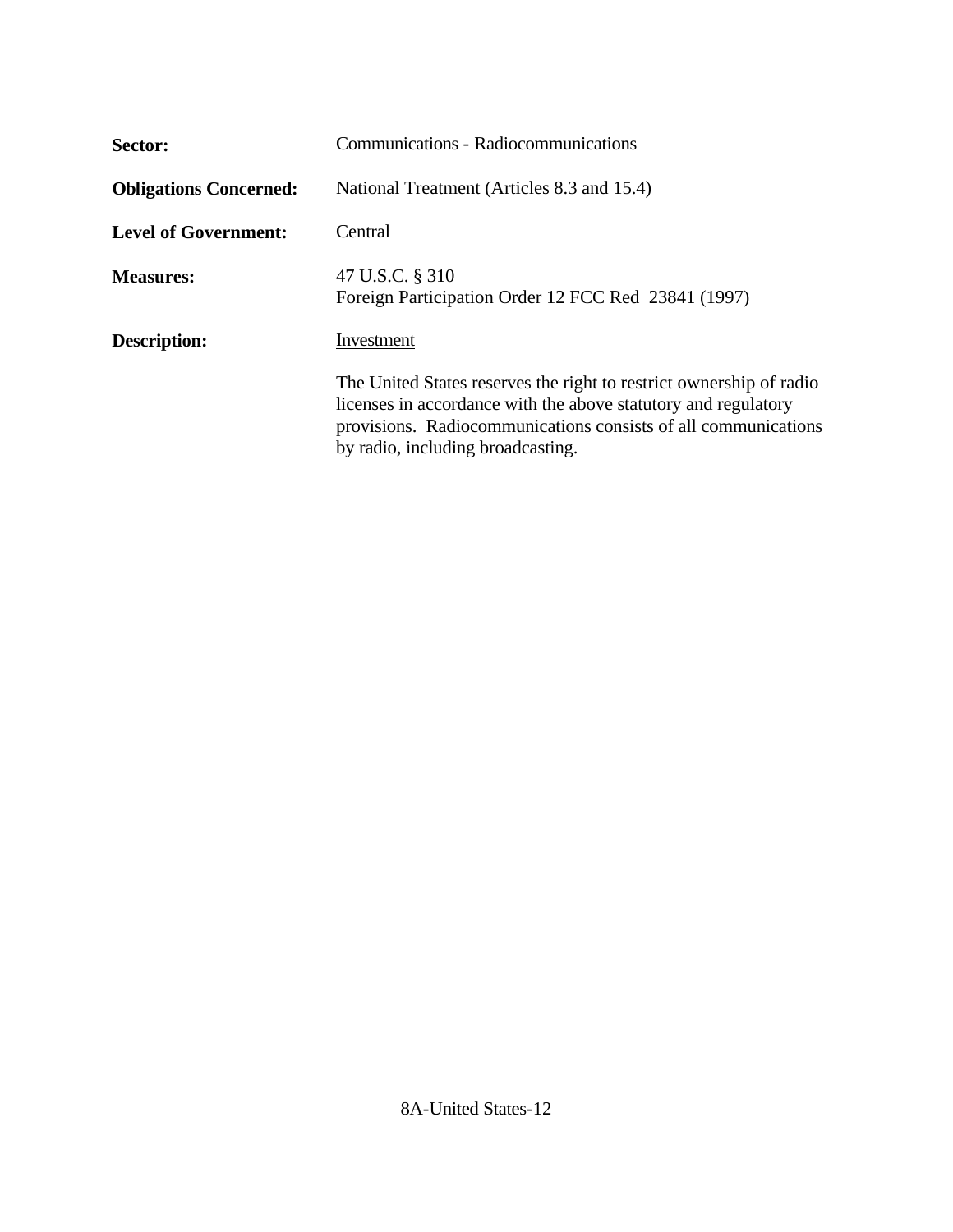| Sector:                       | Professional Services - Patent Attorneys, Patent Agents, and Other<br>Practice before the Patent and Trademark Office                                                                                                                             |                                                                                                                                                                                                                                                                                                                                                                                                                                                                                                                               |  |
|-------------------------------|---------------------------------------------------------------------------------------------------------------------------------------------------------------------------------------------------------------------------------------------------|-------------------------------------------------------------------------------------------------------------------------------------------------------------------------------------------------------------------------------------------------------------------------------------------------------------------------------------------------------------------------------------------------------------------------------------------------------------------------------------------------------------------------------|--|
| <b>Obligations Concerned:</b> | National Treatment (Articles 8.3 and 15.4)<br>Most-Favored-Nation Treatment (Articles 8.4 and 15.4)<br>Local Presence (Article 8.6)                                                                                                               |                                                                                                                                                                                                                                                                                                                                                                                                                                                                                                                               |  |
| <b>Level of Government:</b>   | Central                                                                                                                                                                                                                                           |                                                                                                                                                                                                                                                                                                                                                                                                                                                                                                                               |  |
| <b>Measures:</b>              | 35 U.S.C. Chapter 3 (practice before the U.S. Patent and Trademark<br>Office)                                                                                                                                                                     |                                                                                                                                                                                                                                                                                                                                                                                                                                                                                                                               |  |
|                               |                                                                                                                                                                                                                                                   | 37 C.F.R. Part 10 (representation of others before the U.S. Patent<br>and Trademark Office)                                                                                                                                                                                                                                                                                                                                                                                                                                   |  |
| <b>Description:</b>           |                                                                                                                                                                                                                                                   | <b>Cross-Border Services</b>                                                                                                                                                                                                                                                                                                                                                                                                                                                                                                  |  |
|                               | As a condition to be registered to practice for others before the U.S.<br>Patent and Trademark Office (USPTO):<br>(a)<br>a patent attorney must be a U.S. citizen or an alien lawfully<br>residing in the United States (37 C.F.R. $\S$ 10.6(a)); |                                                                                                                                                                                                                                                                                                                                                                                                                                                                                                                               |  |
|                               |                                                                                                                                                                                                                                                   |                                                                                                                                                                                                                                                                                                                                                                                                                                                                                                                               |  |
|                               | (b)                                                                                                                                                                                                                                               | a patent agent must be a U.S. citizen, an alien lawfully<br>residing in the United States or a non-resident who is<br>registered to practice in a country that permits patent agents<br>registered to practice before the USPTO to practice in that<br>country; the latter is permitted to practice for the limited<br>purpose of presenting and prosecuting patent applications of<br>applicants located in the country in which he or she resides<br>$(37 \text{ C.F.R. } § 10.6(c))$ ; and                                 |  |
|                               | (c)                                                                                                                                                                                                                                               | a practitioner in trademark and non-patent cases must be an<br>attorney licensed in the United States, a "grandfathered"<br>agent, an attorney licensed to practice in a country that<br>accords equivalent treatment to attorneys licensed in the<br>United States, or an agent registered to practice in such a<br>country; the latter two are permitted to practice for the<br>limited purpose of representing parties located in the<br>country in which he or she resides $(37 \text{ C.F.R. } § 10.14(a)$ -<br>$(c)$ ). |  |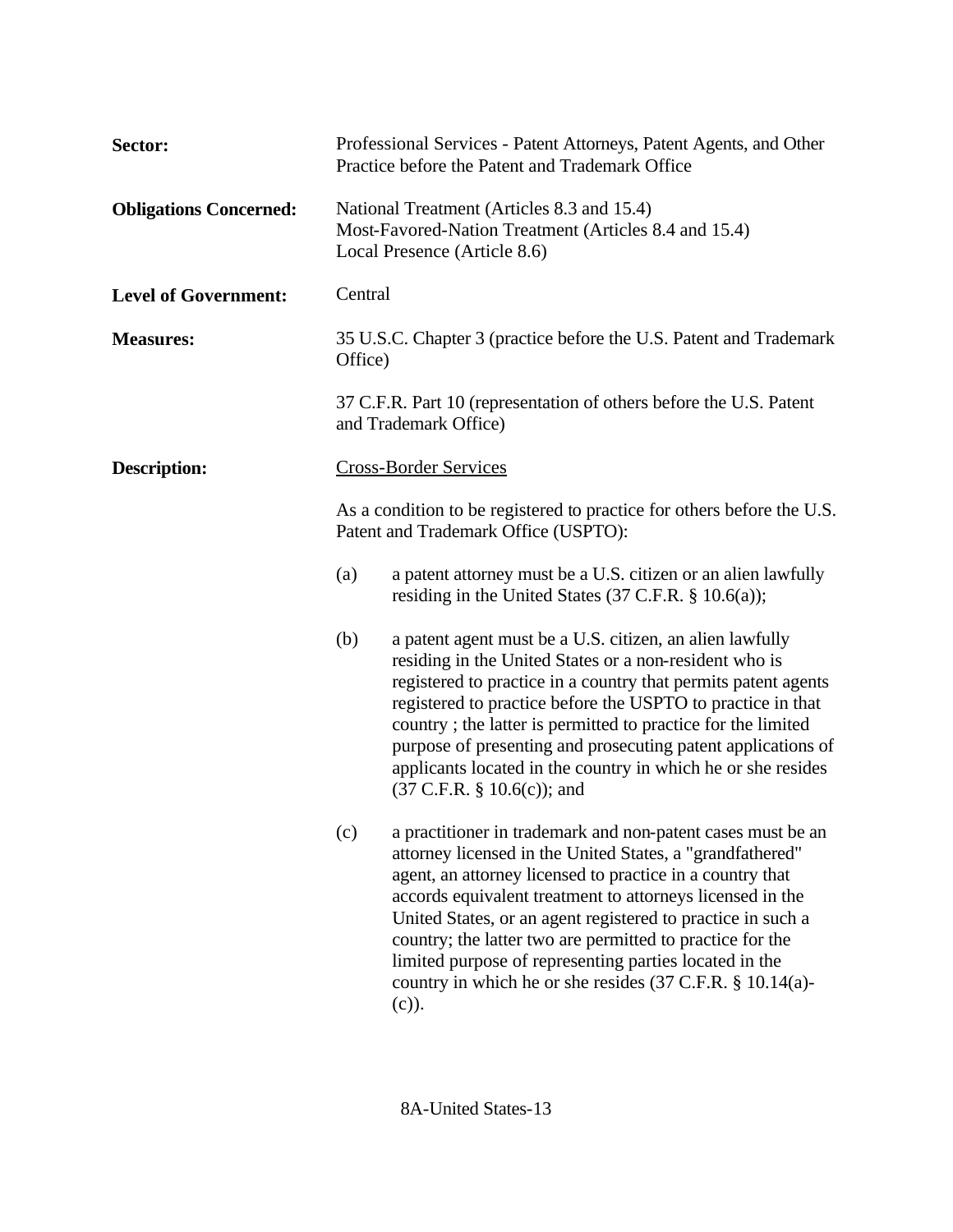| Sector:                       | <b>All Sectors</b>                                                                                                                                                                                                                         |  |
|-------------------------------|--------------------------------------------------------------------------------------------------------------------------------------------------------------------------------------------------------------------------------------------|--|
| <b>Obligations Concerned:</b> | National Treatment (Articles 8.3 and 15.4)<br>Most-Favored-Nation Treatment (Articles 8.4 and 15.4)<br>Local Presence (Article 8.6)<br>Performance Requirements (Article 15.8)<br>Senior Management and Boards of Directors (Article 15.9) |  |
| <b>Level of Government:</b>   | Regional                                                                                                                                                                                                                                   |  |
| <b>Measures:</b>              | All existing non-conforming measures of all states of the United<br>States, the District of Columbia, and Puerto Rico                                                                                                                      |  |
| <b>Description:</b>           | <b>Investment and Cross-Border Services</b>                                                                                                                                                                                                |  |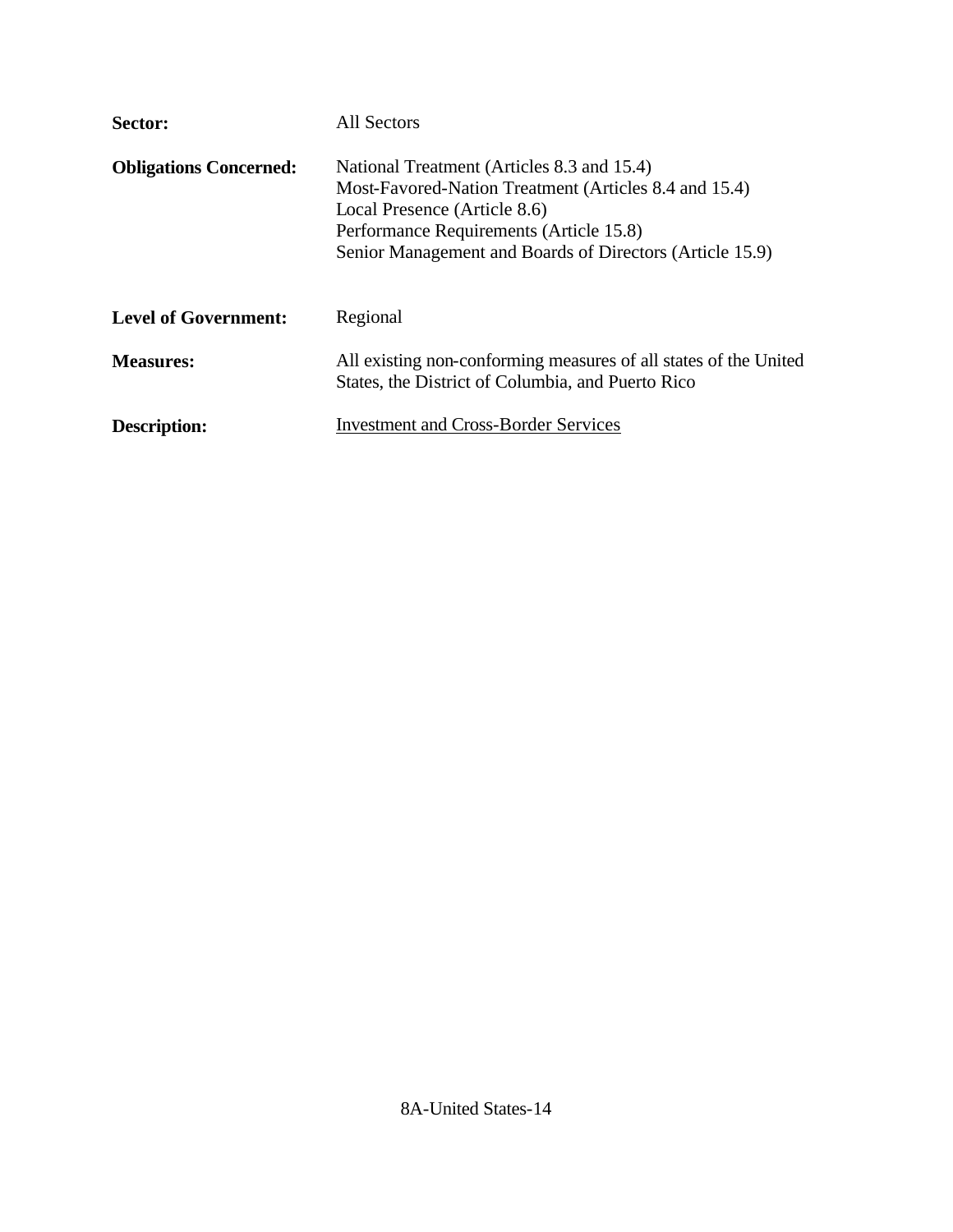| Sector:                       | All                                                                                                                                                                                                       |  |
|-------------------------------|-----------------------------------------------------------------------------------------------------------------------------------------------------------------------------------------------------------|--|
| <b>Obligations Concerned:</b> | Market Access (Article 8.5)                                                                                                                                                                               |  |
| <b>Description:</b>           | <b>Investment and Cross-Border Services</b>                                                                                                                                                               |  |
|                               | The United States reserves the right to adopt or maintain any<br>measure that is not inconsistent with the United States' obligations<br>under Article XVI of the General Agreement on Trade in Services. |  |